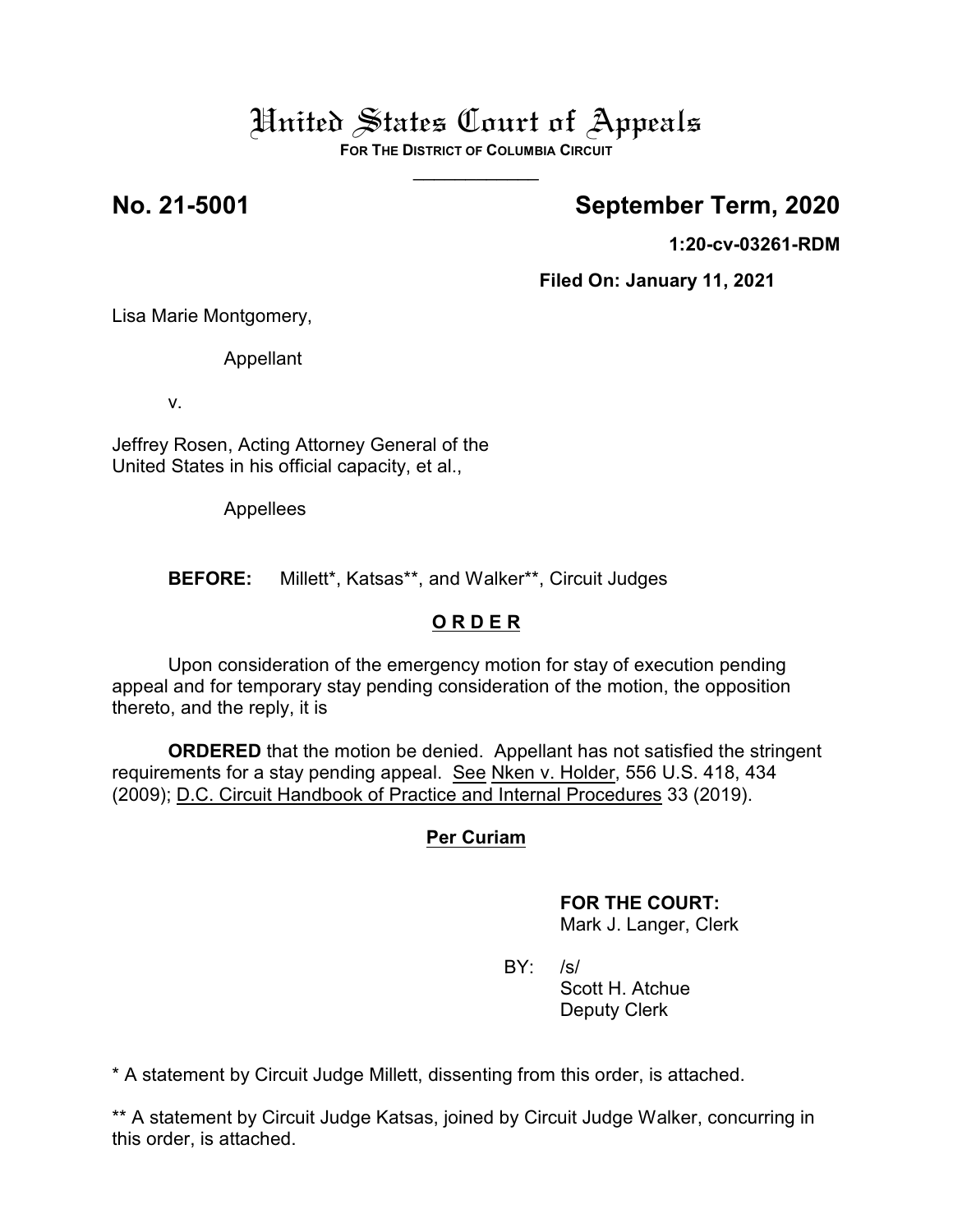**FOR THE DISTRICT OF COLUMBIA CIRCUIT**  $\overline{\phantom{a}}$ 

### **No. 21-5001 September Term, 2020**

Katsas, *Circuit Judge*, joined by Walker, *Circuit Judge*, concurring: The Federal Death Penalty Act of 1994 requires a United States marshal to "supervise implementation" of a federal death sentence "in the manner prescribed by the law of the State in which the sentence is imposed." 18 U.S.C. § 3596(a). This appeal presents the question whether that provision requires the federal government to follow state law in scheduling executions. In my view, it does not.

I

A few days before Christmas in 2004, Lisa Montgomery attacked and killed Bobbie Jo Stinnett, who was then eight months pregnant. Montgomery strangled Stinnett, butchered her with a kitchen knife, cut Stinnett's unborn child from the womb, and tried to pass the baby off as her own. In the District Court for the Western District of Missouri, Montgomery was convicted of a kidnapping resulting in death and was sentenced to death. *See United States v. Montgomery*, 635 F.3d 1074, 1079-80 (8th Cir. 2011). Montgomery exhausted her direct appeals in 2012 and her collateral challenges to the sentence in August 2020. *See Montgomery v. United States*, 141 S. Ct. 199 (2020); *Montgomery v. United States*, 565 U.S. 1263 (2012).

On October 16, 2020, the Director of the Federal Bureau of Prisons scheduled Montgomery's execution for December 8. On November 23, after the district court had preliminarily enjoined the execution until December 31, the Director rescheduled it for January 12, 2021. The Director has also scheduled two other executions for January 2021.

Montgomery contends that the scheduling of her execution violated the FDPA because it was inconsistent with Missouri state law governing the scheduling of executions. Under that law, the Missouri Supreme Court, after consulting with the Director of the Missouri Department of Corrections, must schedule executions "at least 90 days" in advance. Mo. Sup. Ct. R. 30.30(f). And the Department of Corrections "shall not be required to execute more than one warrant of execution per month." *Id.* In this case, the district court held that, under the FDPA, the scheduling of executions does not constitute "implementation" for which a United States marshal must follow state law. *United States v. Montgomery*, D.D.C. No. 20-3261, ECF 61 (Jan. 8, 2021). Montgomery now seeks to stay her execution pending appeal.

II

The Federal Death Penalty Act provides:

A person who has been sentenced to death pursuant to this chapter shall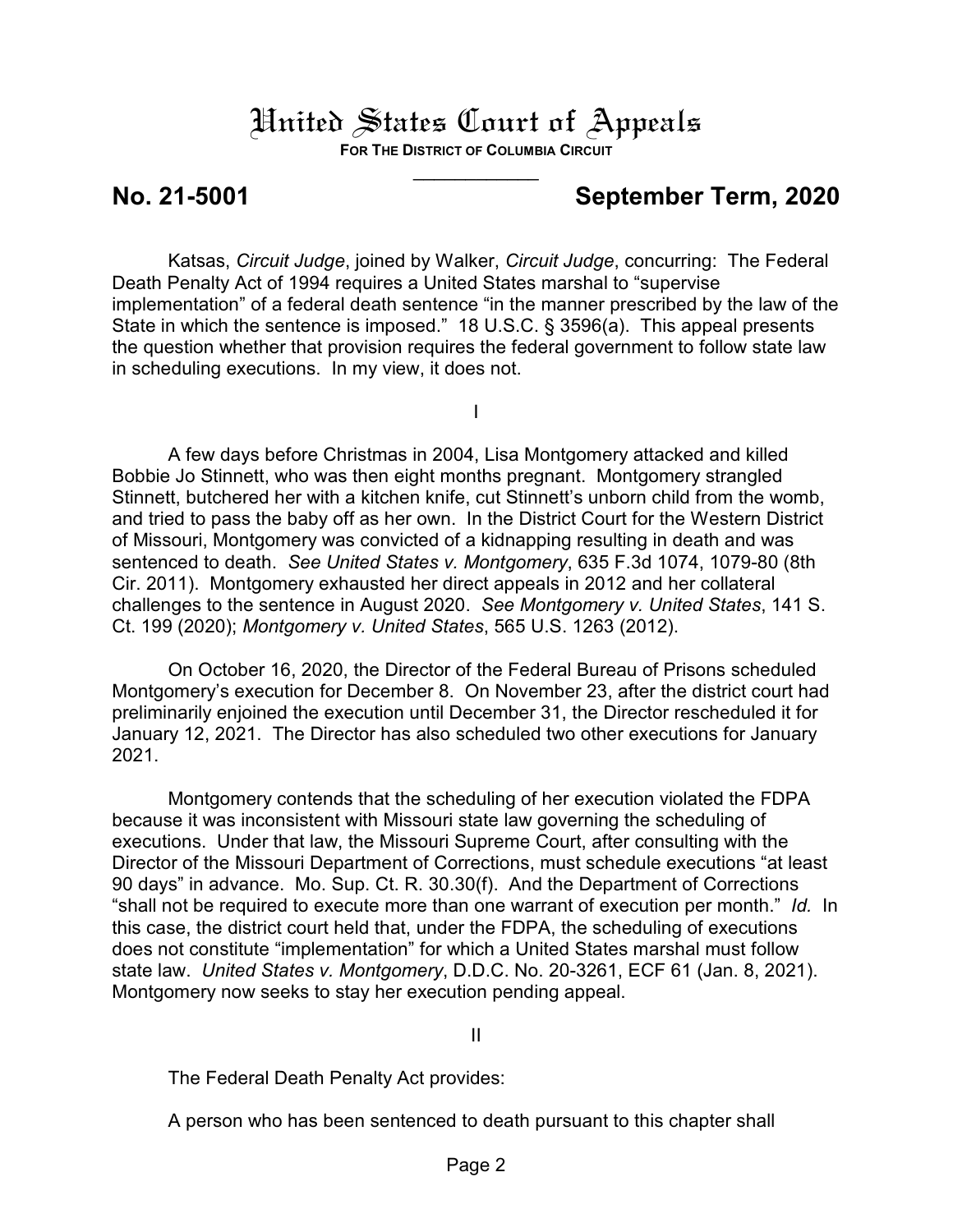**FOR THE DISTRICT OF COLUMBIA CIRCUIT**  $\overline{\phantom{a}}$ 

## **No. 21-5001 September Term, 2020**

be committed to the custody of the Attorney General until exhaustion of the procedures for appeal of the judgment of conviction and for review of the sentence. When the sentence is to be implemented, the Attorney General shall release the person sentenced to death to the custody of a United States marshal, who shall supervise implementation of the sentence in the manner prescribed by the law of the State in which the sentence is imposed.

18 U.S.C. § 3596(a). This scheme requires different Executive Branch actors to maintain custody over prisoners "sentenced to death" at different stages of the sentencing process. First, the Attorney General must hold the condemned prisoner "until exhaustion" of direct and collateral challenges to the conviction and sentence. Second, "[w]hen the sentence is to be implemented," the Attorney General must transfer custody to a United States marshal, "who shall supervise implementation of the sentence in the manner prescribed" by state law. Whatever else might constitute "implementation" of a death sentence under this scheme, scheduling the execution does not. A marshal cannot "supervise" implementation of the sentence until he acquires custody over the condemned prisoner. And the marshal acquires custody from the Attorney General only "[w]hen the sentence is to be implemented," which presupposes that an execution date has already been set.

Historical practice confirms this understanding. As the district court explained, federal courts traditionally have set execution dates for prisoners convicted of federal capital offenses, as reflected in consistent practice tracing back at least to 1830. *See Montgomery*, ECF 61, at 26-27. In 1993, the Department of Justice sought to modify this practice in one respect, by requiring prosecutors to seek judgments for the sentence to be executed "on a date and at a place designated by the Director of the Federal Bureau of Prisons." 28 C.F.R. § 26.2(a)(3) (2020); *see also id.* § 26.3(a) ("Except to the extent that a court orders otherwise, a sentence of death shall be executed: (1) On a date and at a time designated by the Federal Bureau of Prisons."). Nothing in the FDPA upends both the longstanding historical practice and the 1993 regulations by vesting scheduling decisions with United States marshals.

Our decision in the *Execution Protocol Cases*, 955 F.3d 106 (D.C. Cir. 2020), did not resolve the question whether the FDPA requires the federal government to follow state law in scheduling executions. For one thing, the primary dispute in that case involved the question of what constitutes a "manner" of execution under the FDPA: only the top-line choice among execution methods such as lethal injection or hanging, *see id.* at 113-24 (Katsas, J., concurring), or that choice plus other subsidiary details codified in binding state law, *see id.* at 130-43 (Rao, J., concurring). To be sure, Judge Rao argued that "manner" should be read broadly in part because "implementation"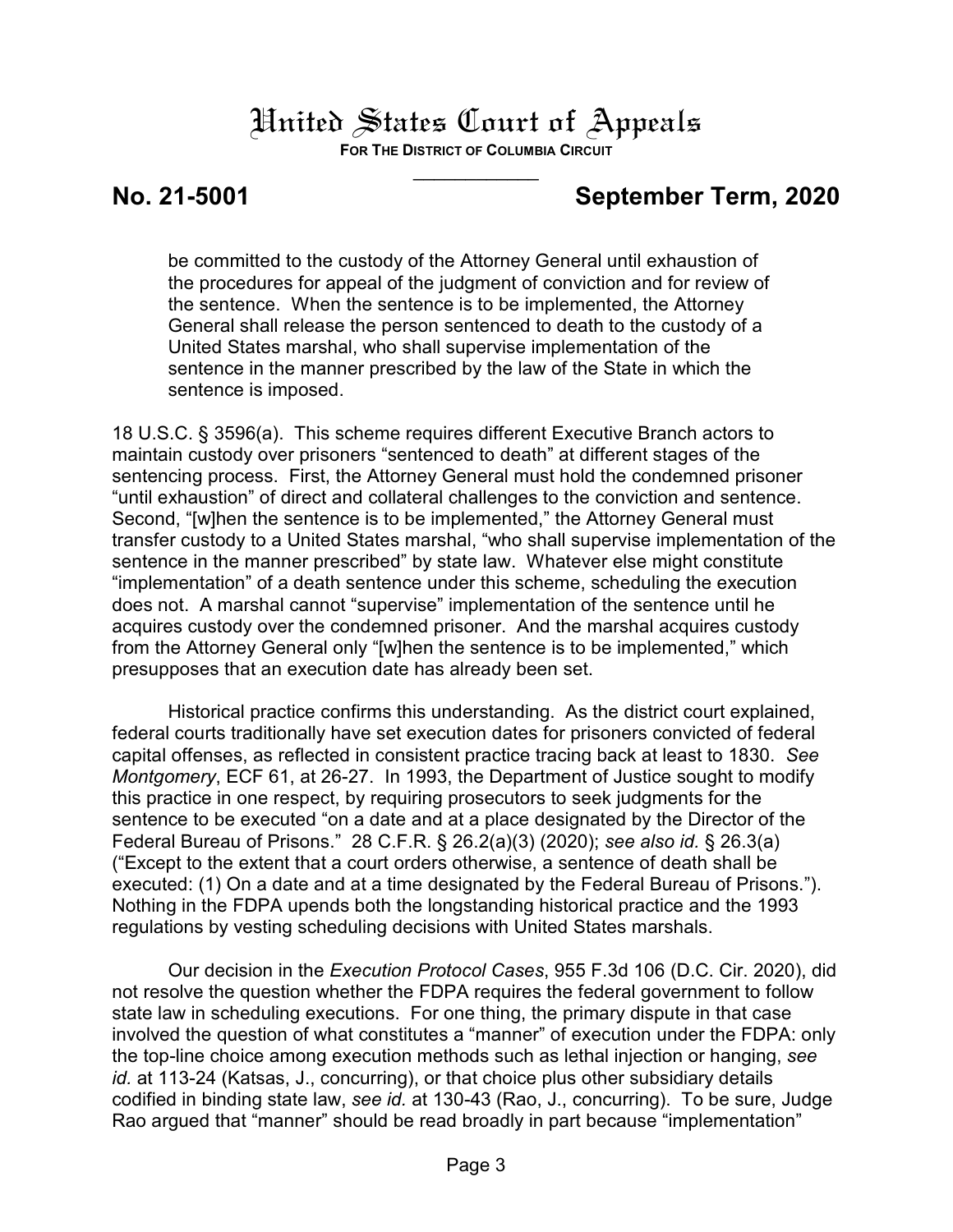**FOR THE DISTRICT OF COLUMBIA CIRCUIT**  $\overline{\phantom{a}}$ 

### **No. 21-5001 September Term, 2020**

reads broadly, and she cited as an example the 1993 regulation titled "Implementation of Death Sentences in Federal Cases," which governs "very minute aspects of executions, including the 'date, time, place, and method,' whether and when the prisoner has access to spiritual advisors, and whether photographs are allowed during the execution." *Id.* at 133-34 (cleaned up). But the disputed procedures in that case involved the selection of execution substances and "safeguards taken during the injection" such as procedures to ensure proper catheter insertion. *See id.* at 114 (Katsas, J., concurring). The case thus presented no question whether the FDPA extends to scheduling or other events that happen before the transfer of custody to the marshal charged with supervising the execution. Moreover, to narrow their position, the prisoners themselves argued that the FDPA covers only procedures that "effectuate the death." *See id.* at 151 (Tatel, J., dissenting). And the dissenting opinion, in resisting an objection that its construction of the FDPA was implausibly broad, noted this position and expressed no disagreement with it. *See id.* Given all of this, Judge Rao's concurrence cannot fairly be read to embrace the proposition that the FDPA covers scheduling decisions. And even if it could, that proposition failed to garner the second vote necessary to make it a binding decision, as the district court explained in some detail. *See Montgomery*, ECF 61, at 8-11.

Finally, when faced with the identical question presented here, we recently denied a stay of execution pending appeal in *Execution Protocol Cases*, D.C. Cir. No. 20-5361. In that case, two prisoners argued that the scheduling of their executions violated the FDPA by not providing the ninety-one days of advance notice required by Texas law. The district court denied relief, and we then denied an injunction pending appeal. *Id.* (Dec. 9, 2020) (panel decision); *id.* (Dec. 10, 2020) (denying en banc). This appeal is indistinguishable from that one.

III

Despite recognizing that "implementation" under the FDPA does *not* include the scheduling of executions, the district court reasoned that it *does* include all "administrative process by which the government carries out an execution after a prisoner has exhausted her appeals" and collateral challenges to the sentence. *Montgomery*, ECF 61, at 24-25. The court thus rejected a suggestion that "implementation" might cover "only conduct that immediately precedes the execution." *Execution Protocol Cases*, D.C. Cir. No. 20-5361, at 3 (Dec. 10, 2020) (Katsas, J., concurring). Likewise, it rejected the holding of four courts of appeals that "implementation" covers only procedures that "effectuate the death." *See United States v. Vialva*, 976 F.3d 458, 461-62 (5th Cir. 2020) (per curiam); *LeCroy v. United States*, 975 F.3d 1192, 1198 (11th Cir. 2020); *United States v. Mitchell*, 971 F.3d 993, 996-97 (9th Cir. 2020) (per curiam); *Peterson v. Barr*, 965 F.3d 549, 554 (7th Cir. 2020).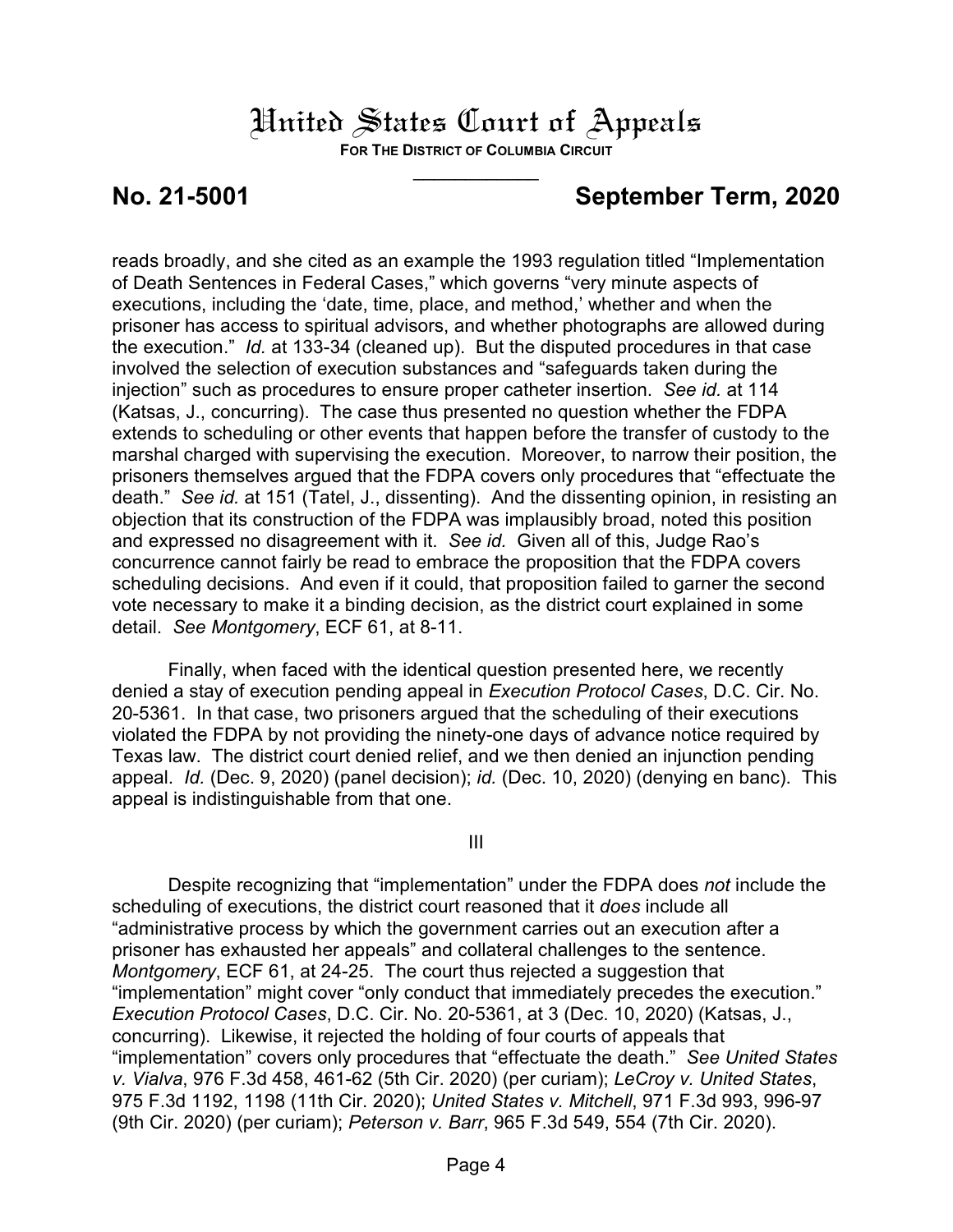**FOR THE DISTRICT OF COLUMBIA CIRCUIT**  $\overline{\phantom{a}}$ 

### **No. 21-5001 September Term, 2020**

On this point, the district court reasoned that because the FDPA requires the Attorney General to maintain custody "until" the prisoner has exhausted her challenges to the sentence, the Attorney General's detention authority "expires" at that time. *Montgomery*, ECF 61, at 20. Accordingly, the court reasoned, any subsequent "preparations" for the execution must constitute "implementation of the sentence" subject to a marshal's supervision. *Id.* at 20-21 & n.4. In other words, "implementation" under the FDPA "is best read to include the steps of the administrative process by which the government carries out an execution after a prisoner has exhausted her appeals." *Id.* at 24-25. I am unpersuaded.

To begin, the Attorney General's detention authority does not "expire" as soon as the prisoner has exhausted her challenges to the death sentence. In *requiring* the Attorney General to detain the prisoner "until exhaustion" of those challenges, the FDPA cannot reasonably be understood to *prohibit* the Attorney General from detaining death-row inmates after that time. Under any circumstances, the negative-implication canon "must be applied with great caution, since its application depends so much on context." A. Scalia & B. Garner, *Reading Law: The Interpretation of Legal Texts* 107 (2012). In the administrative-law context, we repeatedly have described the canon as a "feeble helper." *Adirondack Med. Ctr. v. Sebelius*, 740 F.3d 692, 697-98 (D.C. Cir. 2014); *Cheney R.R. Co. v. ICC*, 902 F.2d 66, 68-69 (D.C. Cir. 1990). And here, section 3596(a) provides that the Attorney General "shall release" a prisoner to the custody of a United States marshal, not at the moment direct and collateral review of the sentence has ended, but only "[w]hen the sentence is to be implemented." Those times are often different, as Montgomery herself stressed by objecting that the Bureau of Prisons had acted too quickly in initially scheduling her execution for only three months after she had exhausted collateral review. *See Montgomery v. Barr*, 2020 WL 6799140, at \*1-3 (D.D.C. Nov. 19, 2020).

Structural considerations reinforce this point. The Federal Bureau of Prisons, which manages "all federal penal and correctional institutions," is the Department of Justice component through which the Attorney General detains federal prisoners. *See* 18 U.S.C. § 4042. If executions occur in federal facilities, it is in BOP prisons. In contrast, the United States Marshals Service is the component through which the Attorney General enforces federal court orders. *See* 28 U.S.C. §§ 561, 566. The Marshals Service has never run any prisons, as the FDPA recognized in providing that a "marshal charged with supervising the implementation of a sentence of death may use appropriate State or local facilities." 18 U.S.C. § 3597(a). Yet under the district court's analysis, the Marshals Service would acquire primary responsibility for *detaining* death-row inmates from the moment challenges to the sentence were exhausted, even if their executions were still months or years away. I can imagine no reason why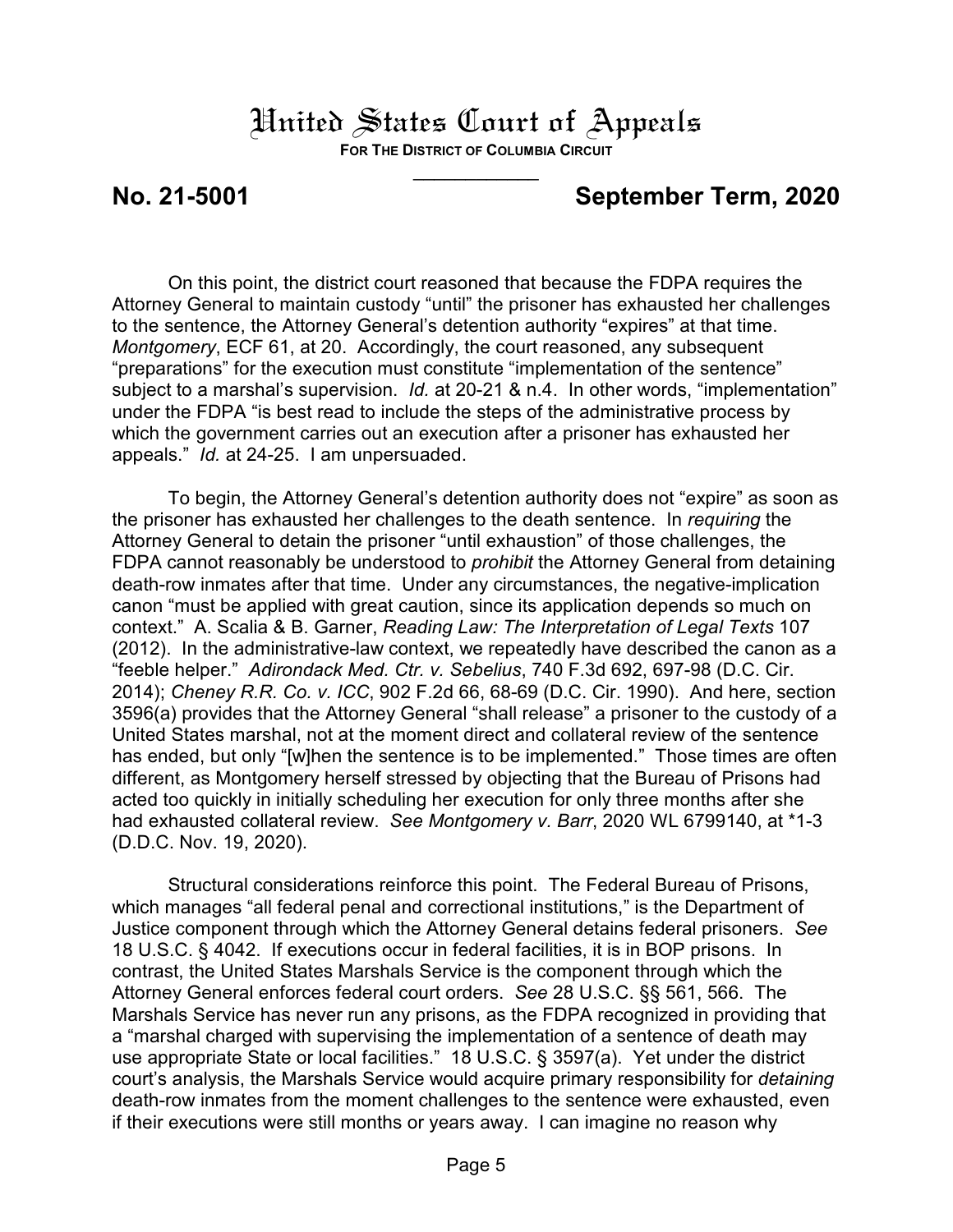**FOR THE DISTRICT OF COLUMBIA CIRCUIT**  $\overline{\phantom{a}}$ 

## **No. 21-5001 September Term, 2020**

Congress might have wanted such a strange assignment of responsibilities, despite expressly providing for a marshal to assume custody and supervisory responsibility only "[w]hen the sentence is to be implemented." 1

For these reasons, I conclude that "implementation" does not encompass any and all steps taken to carry out an execution after a prisoner has exhausted challenges to the conviction and sentence. Rather, it encompasses at most the steps supervised by a marshal after he acquires custody over the prisoner. And it does not encompass the scheduling of executions, which happens before the marshal acquires custody.<sup>2</sup>

Because Montgomery is unlikely to succeed on the merits, and because the Supreme Court has instructed us that "[l]ast-minute stays should be the extreme exception, not the norm," *Bucklew v. Precythe*, 139 S. Ct. 1112, 1134 (2019), I would deny a stay pending appeal.

 $1$  Montgomery's FDPA claim suffers a further difficulty insofar as she seeks to incorporate Missouri's monthly cap on executions. In a system where the Missouri Supreme Court sets execution dates, Missouri state law provides that the Missouri Department of Corrections "shall not be required to execute more than one warrant of execution per month." Mo. S. Ct. R. 30.30(f). Even assuming that the reference to the Missouri Department of Corrections could be translated into a reference to the Federal Bureau of Prisons (or to the federal Executive Branch more generally), here the federal Executive itself has chosen to conduct three executions in January 2021; no court has "required" it to do so.

 $2$  Because scheduling the execution occurs before a marshal acquires custody to supervise implementation of the sentence, this appeal presents no occasion to consider whether implementation of the sentence includes only those procedures that effectuate the death, as four courts of appeals have held, or whether it also covers other procedures such as the attendance of witnesses.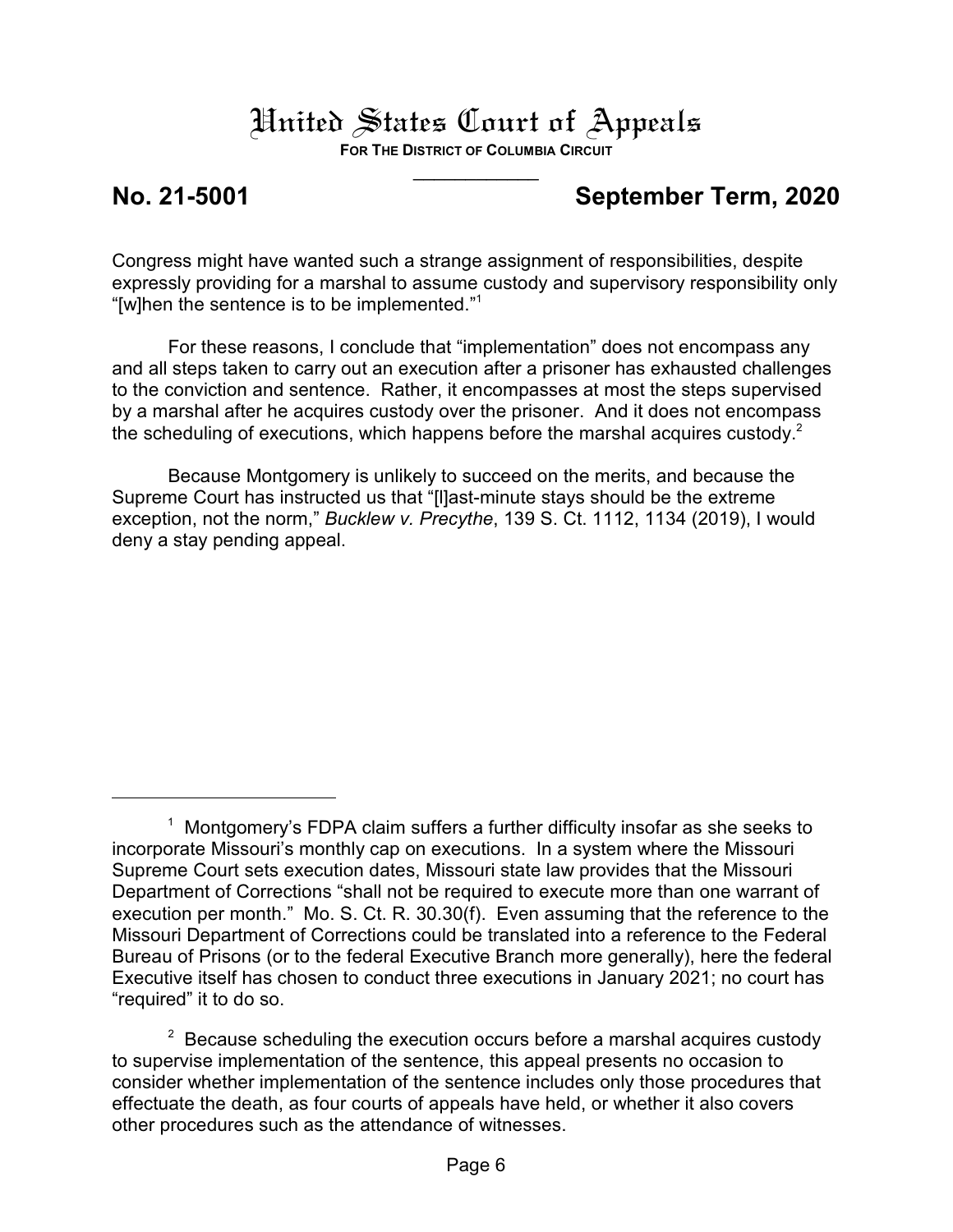**FOR THE DISTRICT OF COLUMBIA CIRCUIT**  $\overline{\phantom{a}}$ 

### **No. 21-5001 September Term, 2020**

Millett, *Circuit Judge*, dissenting: I would grant the stay of execution pending appeal because the district court's ruling is contrary to circuit precedent speaking to the very same question, and the movant's injury is quintessentially irreparable, with no corresponding harm to the government entailed in simply postponing for a short time the date of execution.

Lisa Montgomery is scheduled to be executed this Tuesday, January 12, 2021. She argues that her scheduled execution date violates the Federal Death Penalty Act, which, as relevant here, requires that a United States marshal "supervise the implementation of death in the manner prescribed by the law of the State in which the sentence is imposed." 18 U.S.C. § 3596(a). Montgomery was sentenced to death in the Western District of Missouri. *United States v. Montgomery*, 635 F.3d 1074, 1079 n.1 (8th Cir. 2011). Under a binding rule of Missouri law, the date that an execution is carried out must be "at least 90 days but not more than 120 days after the date the order setting the [execution] date is entered." MO. SUP. CT. R. 30.30(f). Yet Montgomery's execution date was scheduled on November 23, 2020, for January 12, 2021. Notice of Rescheduled Date, 1:20-cv-03261-RDM (D.D.C. Nov. 23, 2020), ECF No. 21. That allowed only 51 days—not 90 days—between the order setting the execution date and the execution date itself, which falls materially short of what Missouri law requires. She promptly filed a challenge to the date in early December, but the district court did not rule on it until January 8, 2021. *Montgomery v. Rosen*, 1:20-cv-03261-RDM (D.D.C. Jan. 8, 2021), ECF No. 62.

Montgomery satisfies the well-settled standard for a stay of her execution. *See Nken v. Holder*, 556 U.S. 418, 426 (2009); *Roane v. Barr*, No. 19-5322 (D.C. Cir. Dec. 2, 2019) (applying *Nken* in denying government motion to overturn order halting executions while this court resolved an appeal concerning the same question of 18 U.S.C. § 3596(a)'s meaning).

First, Montgomery has a very strong likelihood of success on the merits because two of the three opinions from the splintered decision of this court in *In re: Federal Bureau of Prisons' Execution Protocol Cases* ("*FBOP I*"), 955 F.3d 106 (D.C. Cir. 2020), squarely conclude that the Federal Death Penalty Act requires that the date on which an execution is carried out comply with state law timing requirements. Judge Rao's opinion says in terms that Section 3596(a) requires a United States marshal to follow "all procedures prescribed by state statutes and formal regulations[.]" *Id.* at 134 (Rao, J., concurring). That includes, specifically, the "[d]ate" of execution. *Id*. Judge Tatel agreed that the statute required compliance with such state law requirements and even more. In his view, Section 3596(a) required the federal government's implementation of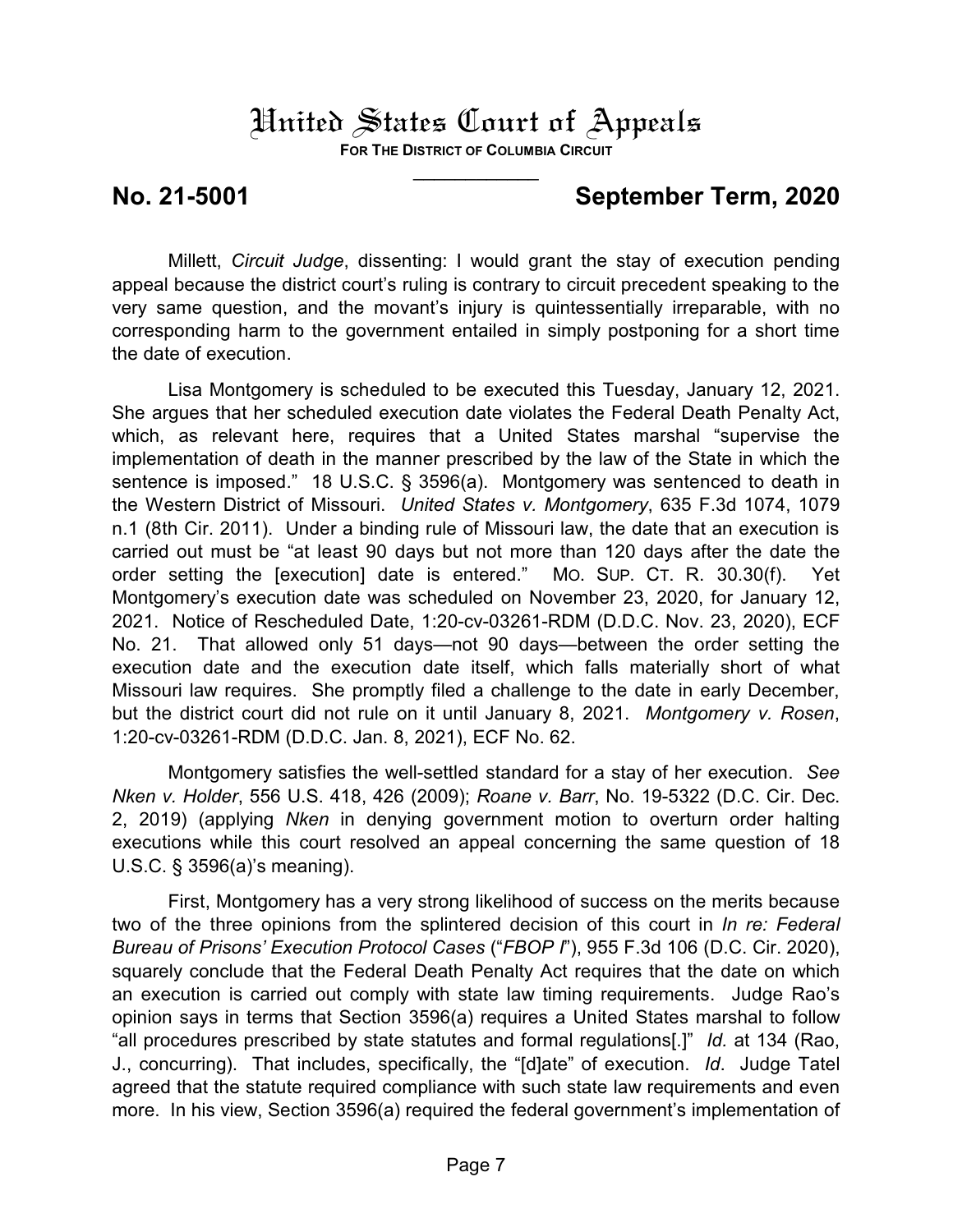**FOR THE DISTRICT OF COLUMBIA CIRCUIT**  $\overline{\phantom{a}}$ 

### **No. 21-5001 September Term, 2020**

the death sentence to adhere to state protocols as well as formally promulgated state laws and regulations like the rule at issue here. *Id.* at 148–150 (Tatel, J., dissenting); *see id*. at 146 (expressly agreeing with Judge Rao that the term "manner" in Section 3596(a) encompasses "more than just [the] general execution method"). Whether or not that was the precise question at issue in *FBOP I*, those analyses were critical to both Judge Rao's and Judge Tatel's opinions on the execution protocol issue decided. *See Seminole Tribe of Florida v. Florida*, 517 U.S. 44, 67 (1996) ("When an opinion issues for the Court, it is not only the result but also those portions of the opinion necessary to that result by which we are bound.").

Then, in ruling on a petition for rehearing en banc just last month, four members of this court (including Judge Tatel) agreed specifically with Judge Rao's opinion in the precise context presented here, concluding that "setting the date for the execution to take place" was "a fundamental part" of the forum state's implementation of the execution procedure governed by Section 3596(a). *In re: Federal Bureau of Prisons' Execution Protocol Cases* ("*FBOP II*"), No. 20-5361, slip op. 4 (D.C. Cir. Dec. 10, 2020) (Wilkins, J., opinion dissenting from the denial of rehearing en banc). Indeed, it is hard to imagine anything more integral to the implementation of a death sentence than when the government starts it and carries it out.

The district court in this case concluded—under a different theory of the statute's meaning than any adopted by members of this court—that Montgomery would not succeed because the marshal was not historically charged with "the setting of execution dates." *Montgomery v. Rosen*, No. 1:20-cv-03261-RDM, slip op. at 30 (D.D.C. Jan. 8, 2021), ECF No. 61. But this court is bound by our precedent, including specifically the views of Judges Tatel and Rao in *FBOP I* that speak to this question. While the district court's opinion is thoughtful and thoroughgoing, in my view it answers the wrong question. The issue under Section 3596(a) is not whether a United States marshal can himself or herself "set" an execution date or any other aspect of the death process governed by state law. It is whether the date of execution is an aspect of a death sentence's implementation that a marshal must "supervise" to ensure it is carried out by the Bureau of Prisons in a manner consistent with state law. *See* 18 U.S.C. § 3596(a). Think of it this way: If the Bureau of Prisons' employees were to commence an execution on the day before its scheduled date, a marshal's supervisory authority undoubtedly would include halting that process until the lawfully established day arrived. That is not setting an execution date; it is supervising to ensure compliance with a lawful execution date. Which is exactly the task that Section 3596(a) assigns to the marshal here.